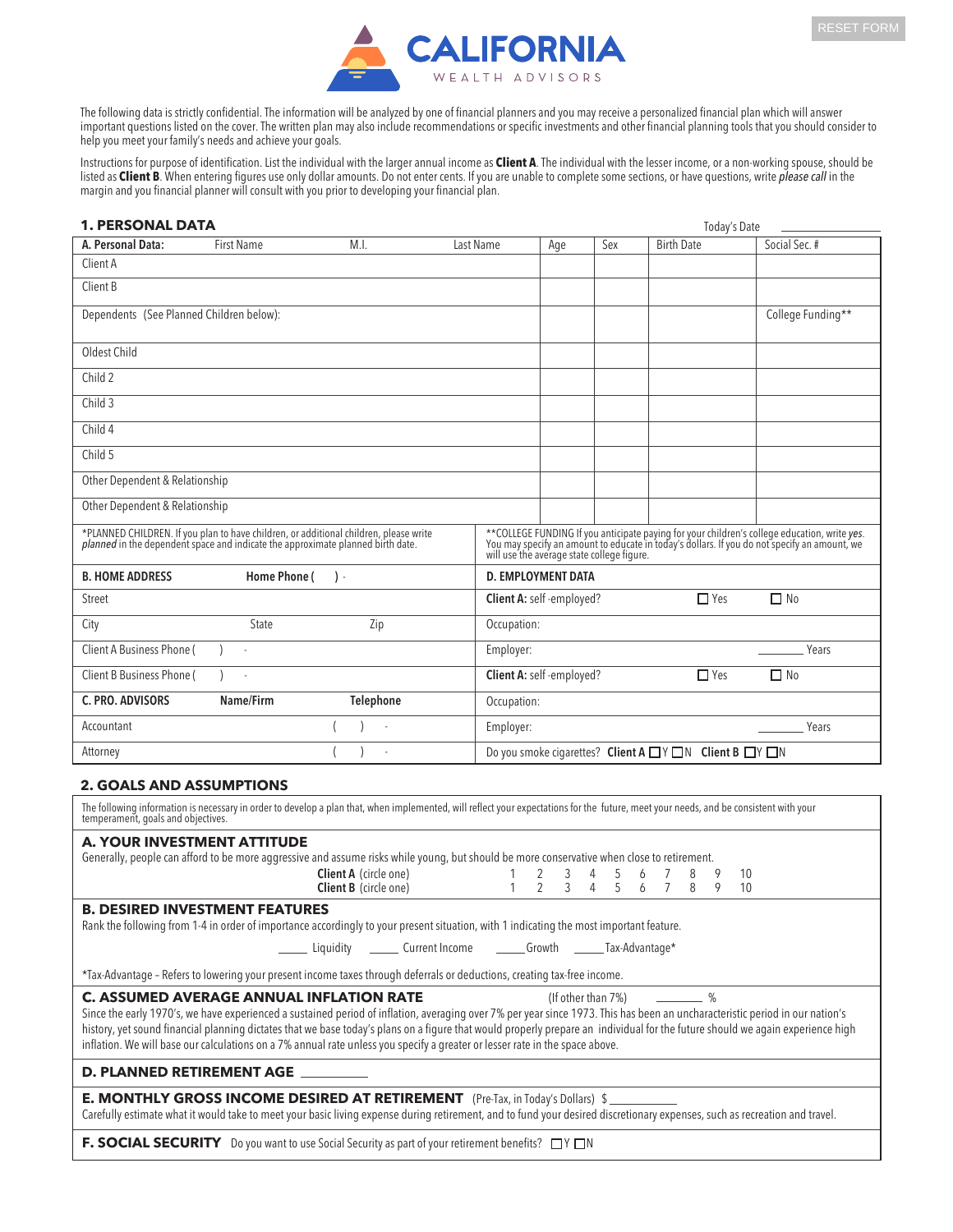### **3. CASH BALANCES**

| Name of Institution: Also specify whether Bank, S&L, Credit Union, or Money Market Fund<br>Type: Checking Account = CK; Passbook Savings = PS; Certificate of Deposits = CD; Money Market = MM |             |                    |          |        |                  |  |  |  |  |
|------------------------------------------------------------------------------------------------------------------------------------------------------------------------------------------------|-------------|--------------------|----------|--------|------------------|--|--|--|--|
| Name of Institution                                                                                                                                                                            | <b>Type</b> | \$ Current Balance | Interest |        |                  |  |  |  |  |
|                                                                                                                                                                                                |             |                    | Rate %   | Period | \$ Amount/Period |  |  |  |  |
|                                                                                                                                                                                                |             |                    |          |        |                  |  |  |  |  |
|                                                                                                                                                                                                |             |                    |          |        |                  |  |  |  |  |
|                                                                                                                                                                                                |             |                    |          |        |                  |  |  |  |  |

## **4. OTHER ASSETS**

Type: Mutual Funds = MF; Stock = S; Corporate Bonds = CB; Government or Muni. Bonds = GB; Annuities = A; Real Estate Limited Partnerships or Trusts = RE; Oil & Gas Partnerships = OG; Other Tax Shelters = TS

| INVESTMENT |             | Owner  |                              | CURRENT | ADDITIONS |                  |  |  |
|------------|-------------|--------|------------------------------|---------|-----------|------------------|--|--|
| NAME       | <b>TYPE</b> | A or B | \$ Estimated Value<br>Shares |         | Period    | \$ Amount/Period |  |  |
|            |             |        |                              |         |           |                  |  |  |
|            |             |        |                              |         |           |                  |  |  |
|            |             |        |                              |         |           |                  |  |  |
|            |             |        |                              |         |           |                  |  |  |
|            |             |        |                              |         |           |                  |  |  |

## **5. IRAs, 401Ks, ETC.**

| Type: Mutual Funds = MF; Stock = S; Corporate Bonds = CB; Government or Muni. Bonds = GB; Annuities = A;<br>Real Estate Limited Partnerships or Trusts = RE; Oil & Gas Partnerships = OG; Other Tax Shelters = TS Plan: IRA = I; SEP = SEP; 401K = K |             |        |        |        |                    |                  |                  |  |  |
|------------------------------------------------------------------------------------------------------------------------------------------------------------------------------------------------------------------------------------------------------|-------------|--------|--------|--------|--------------------|------------------|------------------|--|--|
| INVESTMENT                                                                                                                                                                                                                                           |             | Plan   | Owner  |        | <b>CURRENT</b>     | <b>ADDITIONS</b> |                  |  |  |
| <b>NAME</b>                                                                                                                                                                                                                                          | <b>TYPE</b> | l or K | A or B | Shares | \$ Estimated Value | Period           | \$ Amount/Period |  |  |
|                                                                                                                                                                                                                                                      |             |        |        |        |                    |                  |                  |  |  |
|                                                                                                                                                                                                                                                      |             |        |        |        |                    |                  |                  |  |  |
|                                                                                                                                                                                                                                                      |             |        |        |        |                    |                  |                  |  |  |
|                                                                                                                                                                                                                                                      |             |        |        |        |                    |                  |                  |  |  |
|                                                                                                                                                                                                                                                      |             |        |        |        |                    |                  |                  |  |  |

#### **6. EMPLOYER SPONSORED RETIREMENT PLANS**

| Plan Type                 | \$ Current<br>Value | \$ Monthly Benefits<br>Expected (if know) | \$ Current Death Benefit<br>(to beneficiary) | <b>ADDITIONS</b> |                  |  |
|---------------------------|---------------------|-------------------------------------------|----------------------------------------------|------------------|------------------|--|
|                           | (lump sum)          |                                           |                                              | Period           | \$ Amount/Period |  |
| Pension (Client A)        |                     |                                           |                                              |                  |                  |  |
| Pension (Client B)        |                     |                                           |                                              |                  |                  |  |
| TSA (Client A)            |                     |                                           |                                              |                  |                  |  |
| TSA (Client B)            |                     |                                           |                                              |                  |                  |  |
| Profit Sharing (Client A) |                     |                                           |                                              |                  |                  |  |
| Profit Sharing (Client B) |                     |                                           |                                              |                  |                  |  |

### **7. REAL ESTATE PORTFOLIO DETAIL**

| Type of Property                                          | Owner A/B<br>&% |  | \$ Market Value   \$ Mortgage Value | \$ Monthly Pymt.<br>(Price & Int.) | Interest<br>Rate % | \$ Equity | \$ Property<br>Taxes |  |
|-----------------------------------------------------------|-----------------|--|-------------------------------------|------------------------------------|--------------------|-----------|----------------------|--|
| 1. Home (1st Mortgage)                                    |                 |  |                                     |                                    |                    |           |                      |  |
| Home (2nd Mortgage)                                       |                 |  |                                     |                                    |                    |           |                      |  |
| 2. Recreation Property*                                   |                 |  |                                     |                                    |                    |           |                      |  |
| Investments or Rental<br>Properties**                     |                 |  |                                     |                                    |                    |           |                      |  |
| *Indicate if a balloon payment will be paid and due date. |                 |  |                                     |                                    |                    |           |                      |  |

\*\*Do not enter here any property taxes in the calculations of Net Rental Income in the Income Data Section.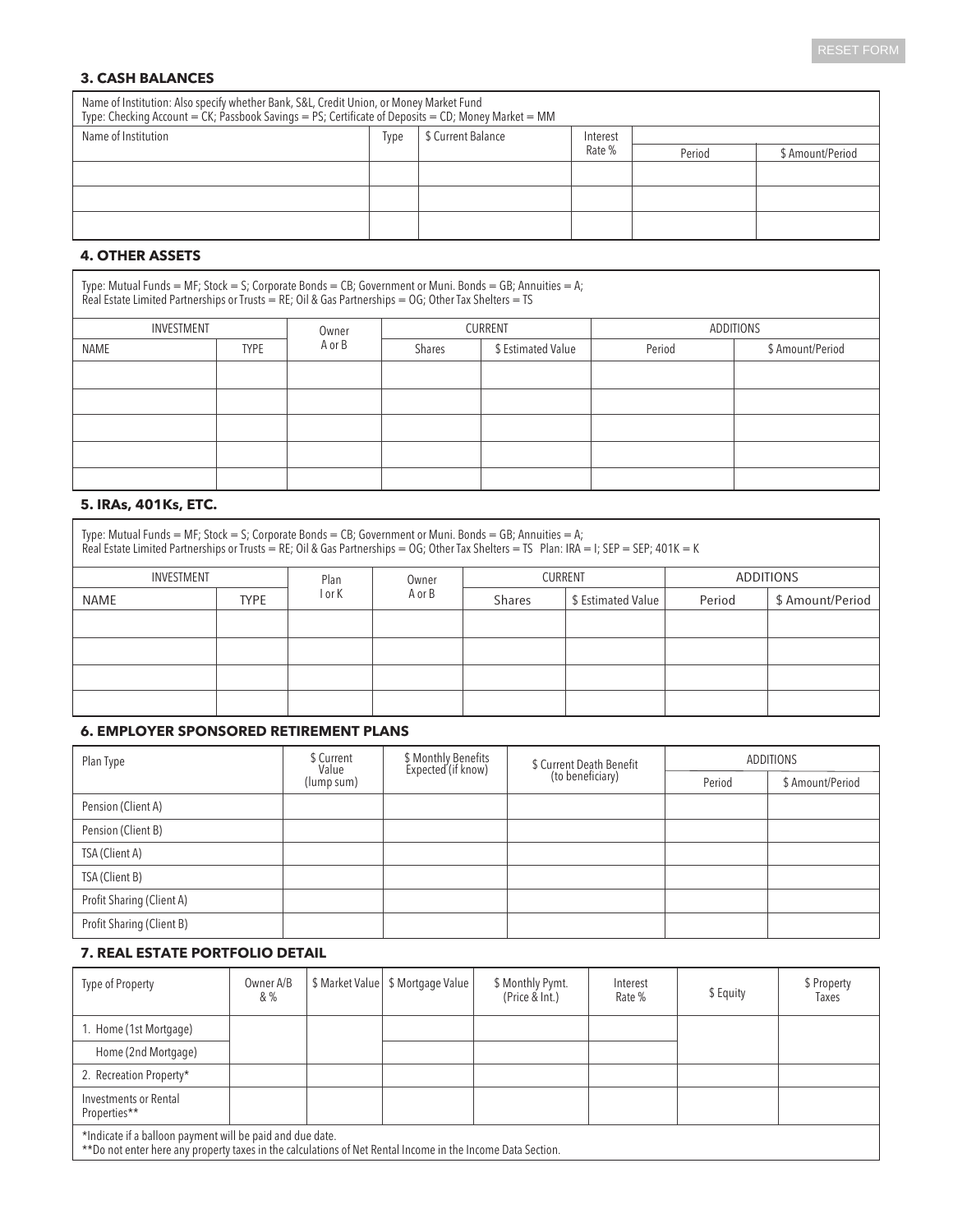#### **8. BUSINESS ASSETS**

|                                                                                                                                                                       | Description | Owner A/B & % | \$ Present<br>Value/Balance | \$ Net Annual<br>Income/Payments | Loan Rate % |  |  |  |  |
|-----------------------------------------------------------------------------------------------------------------------------------------------------------------------|-------------|---------------|-----------------------------|----------------------------------|-------------|--|--|--|--|
| <b>Business</b>                                                                                                                                                       |             |               |                             |                                  |             |  |  |  |  |
| Tangible Assets*                                                                                                                                                      |             |               |                             |                                  |             |  |  |  |  |
| Money Owed You                                                                                                                                                        |             |               |                             |                                  |             |  |  |  |  |
| *Tangible Assets Investment items not considered as personal property, such as gold and silver bullion or coins, investment quality diamonds, and other collectibles. |             |               |                             |                                  |             |  |  |  |  |

# **9. INCOME SOURCES**

| A. Present Income (Pre-tax)                            | \$ Client A | \$ Client B | <b>B.</b> Anticipated Income                            | 20      |
|--------------------------------------------------------|-------------|-------------|---------------------------------------------------------|---------|
| 1. Salary/Wages and Bonus                              |             |             | 13. Combined Salary & Bonus<br>(Client A & B)           |         |
| 2. Net Income from<br>Self-Employment                  |             |             | 14. Combined Self-Employment<br>(Client A &B)           |         |
| 3. Interest Income                                     |             |             | 15. Interest Income                                     |         |
| 4. Dividends                                           |             |             | 16. Dividends                                           |         |
| 5. Capital Gains<br>(sale of stock, real estate, etc.) |             |             | 17. Capital Gains<br>(sale of stock, real estate, etc.) |         |
| 6. Net Rental Income<br>(excluding depreciation)       |             |             | 18. Net Rental Income<br>(excluding depreciation)       |         |
| 7. Trusts                                              |             |             | 19. Trusts                                              |         |
| 8. Social Security Benefits                            |             |             | 20. Social Security Benefits                            |         |
| 9. IRA/401K/KEOUGH<br>Distributions/Withdrawals        |             |             | 21. IRA/401K/KEOUGH<br>Distributions/Withdrawals        |         |
| 10. Pensions/Military Retirement                       |             |             | 22. Pensions/Military Retirement                        |         |
| 11. Other (Money Owed You, Etc.)                       |             |             | 23. Other (Money Owed You, Etc.)                        |         |
| <b>12. Total Present Income</b>                        | S           | S           | 24. Total Present Income                                | \$<br>S |

## **10. INCOME TAX DATA**

| A. Filing Status (check one) □Married □Single □Head of Household □Married/Separately |          |           |  |  |  |  |  |  |  |
|--------------------------------------------------------------------------------------|----------|-----------|--|--|--|--|--|--|--|
| <b>B. Estimated Taxable Income (Current Year)</b>                                    | Section  | \$ Amount |  |  |  |  |  |  |  |
| 1. Total Present Income (from above)                                                 | 9        |           |  |  |  |  |  |  |  |
| 2. Non-taxable Income (e.g., Social Security, exempt interests, etc.)                |          |           |  |  |  |  |  |  |  |
| 3.401K / SEP Deduction                                                               |          |           |  |  |  |  |  |  |  |
| 4. Other Adjustments                                                                 |          |           |  |  |  |  |  |  |  |
| 5. Modified Adjusted Gross Income (Line 1 minus Lines 2,3 & 4)                       |          |           |  |  |  |  |  |  |  |
| 6. IRA Deductions and Standardized Itemized Deductions                               |          |           |  |  |  |  |  |  |  |
| 7. Exemptions                                                                        |          |           |  |  |  |  |  |  |  |
| 8. Family Net Taxable Income (Line 5 minus Lines 6 & 7)                              |          |           |  |  |  |  |  |  |  |
| Federal \$<br>C. Total Taxes Paid Last Year:                                         | State \$ | FICA \$   |  |  |  |  |  |  |  |

## **11. INSURANCE**

| Insurance Company Name                                                                                                                                                    | Type       | Insured<br>A or B | Beneficiary<br>A, B Other | \$Face<br>Amount | \$ Cash<br>Value | \$ Loans<br>Against | Loan<br>Int.<br>Rate % | Annual<br>Premium |
|---------------------------------------------------------------------------------------------------------------------------------------------------------------------------|------------|-------------------|---------------------------|------------------|------------------|---------------------|------------------------|-------------------|
|                                                                                                                                                                           |            |                   |                           |                  |                  |                     |                        |                   |
|                                                                                                                                                                           |            |                   |                           |                  |                  |                     |                        |                   |
|                                                                                                                                                                           |            |                   |                           |                  |                  |                     |                        |                   |
|                                                                                                                                                                           |            |                   |                           |                  |                  |                     |                        |                   |
|                                                                                                                                                                           | Group Term | Client A          |                           |                  |                  |                     |                        |                   |
|                                                                                                                                                                           | Group Term | Client B          |                           |                  |                  |                     |                        |                   |
| After you have completed the above summary, fill out the insurance Policy Receipt Form. When you return this data form, enclose your Life & Disability Insurance policies |            |                   |                           |                  |                  |                     |                        |                   |

הות, ואטר השיפה שטער של השומש של הוא האות השיפה ואת השיפה וא השיפה והשיפה הוא האות הוא היה השיפה הוא היה השיפה<br>and any other policies you would like your planner to review in the envelope provided. It will be very difficu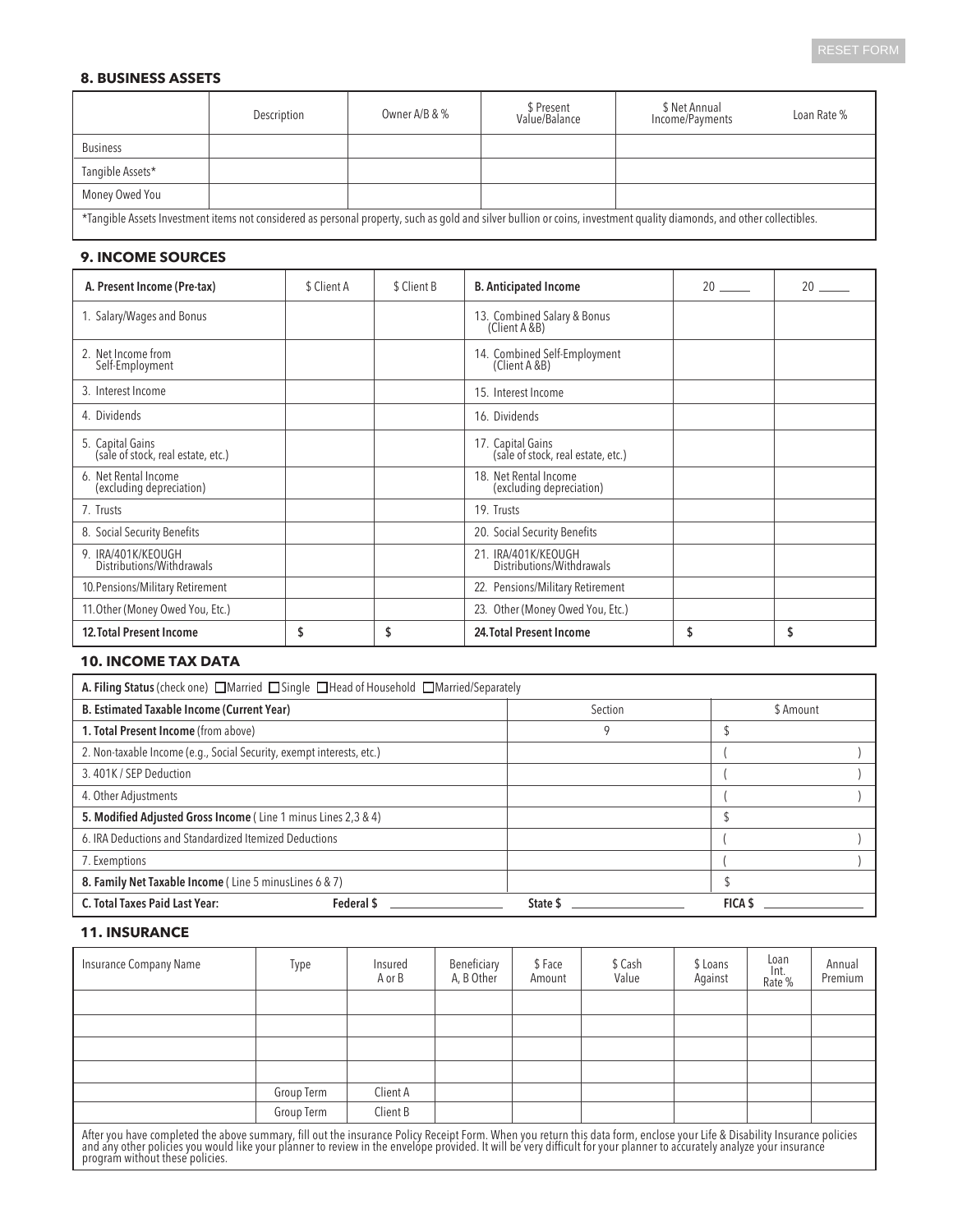### **12. DETAIL OF ASSETS**

The Sec Column indicates which Detail Section has the information needed to complete this line.<br>EPRR% is the Estimated Pre-Tax Rate of Return in percent. However, if you are unsure of a number (such as Rate of Return), you

| uit univuit ivi yvu.                                                                                                                                                                                                                                            |                |                             |                                              |                                                             |                               |  |  |
|-----------------------------------------------------------------------------------------------------------------------------------------------------------------------------------------------------------------------------------------------------------------|----------------|-----------------------------|----------------------------------------------|-------------------------------------------------------------|-------------------------------|--|--|
| A. ASSETS                                                                                                                                                                                                                                                       | Sec            | \$ Current<br>Value/Balance | EPRR%                                        | 15. Pension, Profit Sharing, TSA<br>Value/Balance           | 6                             |  |  |
| 1. Checking Account                                                                                                                                                                                                                                             | 3              |                             |                                              | 16. IRA, SEP                                                | 5                             |  |  |
| 2. Savings Accounts<br>(Banks, S&L, Credit Union)                                                                                                                                                                                                               | 3              |                             |                                              | 17.401K                                                     | 5                             |  |  |
| 3. Money Market Fund<br>(taxable)                                                                                                                                                                                                                               | 3              |                             |                                              | 18. Tax Shelters & Limited<br>Partnerships                  | 4                             |  |  |
| 4. Total Cash<br>(add lines 1, 2 & 3)                                                                                                                                                                                                                           | \$             |                             |                                              | 19. Tax Shelters & Limited<br>Partnerships                  | $\overline{7}$                |  |  |
| 5. Home (market value)                                                                                                                                                                                                                                          | $\overline{7}$ |                             |                                              | 20. Money Owed You                                          | 8                             |  |  |
| 6. Personal Property                                                                                                                                                                                                                                            |                |                             |                                              | 21. Other Assets                                            | 8                             |  |  |
| 7. Personal Assets<br>(add lines 4,5 & 6)                                                                                                                                                                                                                       | \$             |                             |                                              | 22. Investment Assets<br>(ADD Lines 8 thru 22)              | \$                            |  |  |
| 8. Certificates of Deposits                                                                                                                                                                                                                                     | 3              |                             |                                              | 22. Investment Assets<br>(ADD Lines 7 & 22)                 | \$                            |  |  |
| 9. Life Insurance Cash Value                                                                                                                                                                                                                                    | 11             |                             |                                              | <b>B. LIABILITIES</b>                                       | Sec<br><b>Current Balance</b> |  |  |
| 10. Annuities                                                                                                                                                                                                                                                   | 4              |                             |                                              | 24. Home Mortgage (balance)                                 | $\overline{7}$                |  |  |
| 11. Stocks                                                                                                                                                                                                                                                      | 4              |                             |                                              | 25. Long-term Loans<br>(3 years or more)                    |                               |  |  |
| 12. Bonds (Corp. & Gov.)                                                                                                                                                                                                                                        | 4              |                             |                                              | 26. Short-term Debts<br>(under 3 years)                     |                               |  |  |
| 13. Mutual Funds                                                                                                                                                                                                                                                | 4              |                             |                                              | 27. Personal Liabilities<br>(LINE 24, 25 & 26)              | \$                            |  |  |
| 14. Tangible Assets<br>(investments)                                                                                                                                                                                                                            | 8              |                             |                                              | 28. Real Estate Mort.<br>(other than home)                  | $\overline{7}$                |  |  |
| *NOTE: Line 6 includes home furnishings, autos, boats, etc. Antiques, heirlooms,                                                                                                                                                                                |                |                             |                                              | 29. Loan Against Insurance<br>Cash Value                    | 11                            |  |  |
| jewelry, silver place settings, stamp collection, etc. that you do not want to sell, and<br>should be considered personal items. Investment items, such as gold and silver<br>bullion or coins, investments quality diamonds, and other collectibles, should be |                |                             | 30. Loans or Debts Secured<br>by Investments | 4                                                           |                               |  |  |
| included in the Tangible Assets figure, Line 14)                                                                                                                                                                                                                |                |                             |                                              | \$<br>31. Investment Liabilities<br>(ADD Lines 28, 29 & 30) |                               |  |  |
|                                                                                                                                                                                                                                                                 |                |                             |                                              | 32. Total Liabilities<br>(Lines 27 & 31)                    | \$                            |  |  |

#### **13. MONTHLY CASHFLOW**

| The Sec Column indicates which Detail Section has the information needed to complete this line.<br>NOTE: If some costs occur in periods other than monthly, first calculate the amount paid yearly. Then divide by 12. |     |            |                                                                                                                                                                                                                               |                |            |                                                                 |            |  |  |  |
|------------------------------------------------------------------------------------------------------------------------------------------------------------------------------------------------------------------------|-----|------------|-------------------------------------------------------------------------------------------------------------------------------------------------------------------------------------------------------------------------------|----------------|------------|-----------------------------------------------------------------|------------|--|--|--|
| A. Savings & Investments                                                                                                                                                                                               | Sec | \$ Monthly | <b>B.</b> Taxes                                                                                                                                                                                                               | Sec            | \$ Monthly | D. Standard of Living                                           | \$ Monthly |  |  |  |
| 1. Savings Account                                                                                                                                                                                                     |     |            | 10. Federal Income Taxes<br>(estimated for current year)                                                                                                                                                                      |                |            | 23. Housing-Mortgage payments<br>(principal & interest) or rent |            |  |  |  |
| 2. Money Market Fund                                                                                                                                                                                                   |     |            | 11. State Income Taxes<br>(estimated current year)                                                                                                                                                                            |                |            | 24. Auto/Trans.<br>(gas, maint., payments)                      |            |  |  |  |
| 3. IRA                                                                                                                                                                                                                 |     |            | 12. FICA - Social Security<br>(estimated for current year)                                                                                                                                                                    |                |            | 25. Debt Repayment<br>(credit cards, other loans)               |            |  |  |  |
| 4.401K                                                                                                                                                                                                                 |     |            | 13. Property Taxes<br>(personal residences)                                                                                                                                                                                   | $\overline{7}$ |            | 26. Food (Home or Work)                                         |            |  |  |  |
| 5. Pension Plans, TSA                                                                                                                                                                                                  |     |            | 14. Other and the state of the state of the state of the state of the state of the state of the state of the state of the state of the state of the state of the state of the state of the state of the state of the state of |                |            | 27. Medical/Dental<br>(uninsured or no-ins.)                    |            |  |  |  |
| 6. Mutual Funds                                                                                                                                                                                                        |     |            | 15. Total Taxes                                                                                                                                                                                                               | \$             |            | 28. Entertainment/Recreation                                    |            |  |  |  |
| 7. Stocks, Bonds, etc.                                                                                                                                                                                                 |     |            | C. Insurance                                                                                                                                                                                                                  | Sec            | \$ Monthly | 29. Education                                                   |            |  |  |  |
|                                                                                                                                                                                                                        |     |            | 16. Life Insurance                                                                                                                                                                                                            | 11             |            | 30. Charity, Gifts                                              |            |  |  |  |
| 9. Total Savings & inv.                                                                                                                                                                                                | \$  |            | 17. Disability Insurance                                                                                                                                                                                                      | 15             |            | 31. Clothing                                                    |            |  |  |  |
| Are you currently following a systemic<br>savings plan? □ Y □ N                                                                                                                                                        |     |            | 18. Health/Dental<br>Insurance                                                                                                                                                                                                |                |            | 32. Vacation                                                    |            |  |  |  |
| If so, what are your monthly contributions?<br>\$                                                                                                                                                                      |     |            | 19. Homeowner's/<br>Renter's Insurance                                                                                                                                                                                        |                |            | 33. Home Maintenance/<br>Furnishings                            |            |  |  |  |
|                                                                                                                                                                                                                        |     |            | 20. Auto Insurance                                                                                                                                                                                                            |                |            | 34. Utilities & Misc.<br>(phone, newspaper, etc.)               |            |  |  |  |
|                                                                                                                                                                                                                        |     |            |                                                                                                                                                                                                                               |                |            | 35. Unreimbursed Employee<br>Benefits                           |            |  |  |  |
|                                                                                                                                                                                                                        |     |            | 22. Total Insurance                                                                                                                                                                                                           | \$             |            |                                                                 |            |  |  |  |
|                                                                                                                                                                                                                        |     |            |                                                                                                                                                                                                                               |                |            | 37. Total Standard/Living                                       |            |  |  |  |